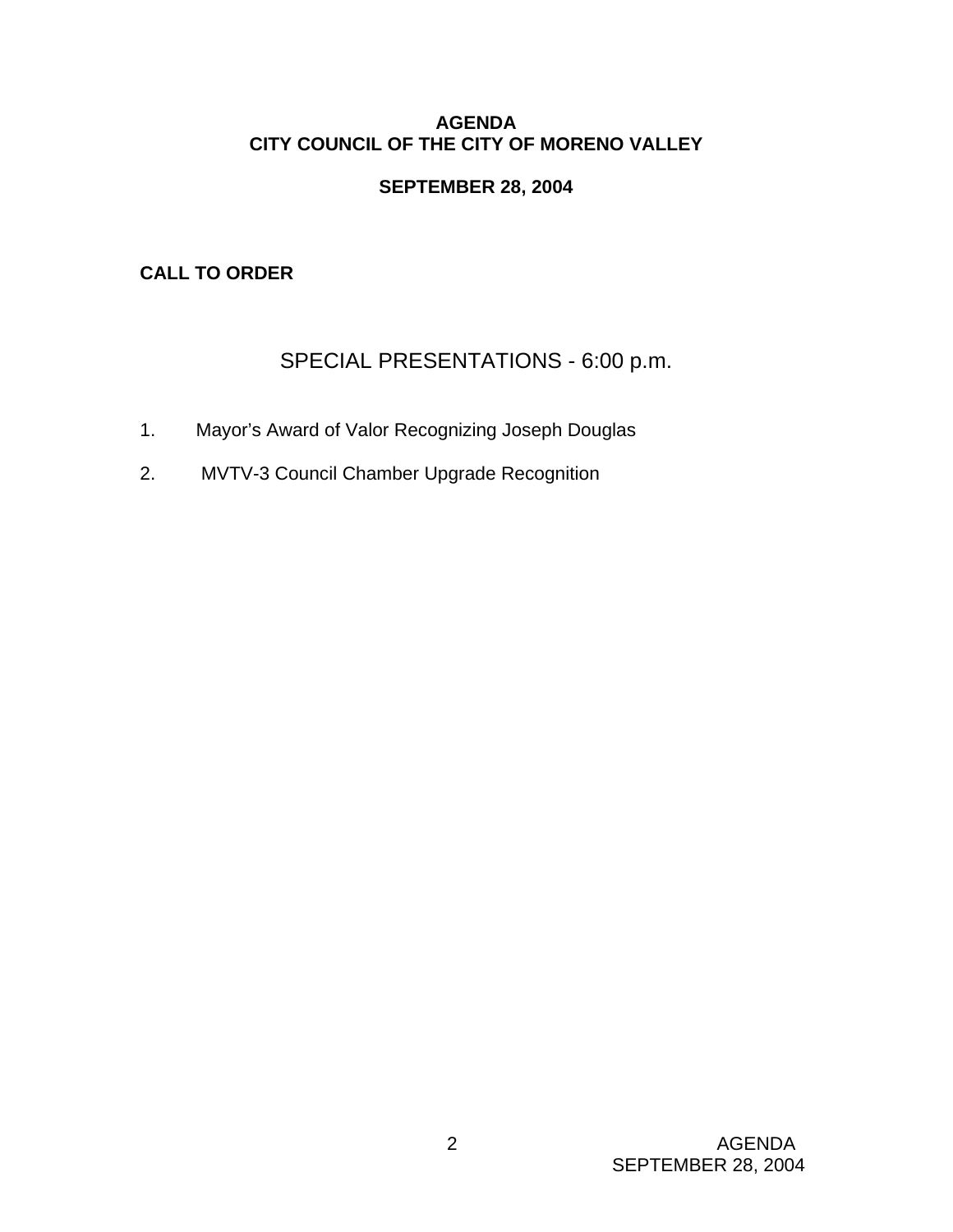#### **AGENDA JOINT MEETING OF THE CITY COUNCIL OF THE CITY OF MORENO VALLEY MORENO VALLEY COMMUNITY SERVICES DISTRICT COMMUNITY REDEVELOPMENT AGENCY OF THE CITY OF MORENO VALLEY AND THE BOARD OF LIBRARY TRUSTEES**

### **REGULAR MEETING - 6:30 P.M. SEPTEMBER 28, 2004**

**CALL TO ORDER** (Joint Meeting of the City Council of the City of Moreno Valley, Moreno Valley Community Services District, Community Redevelopment Agency of the City of Moreno Valley and the Board of Library Trustees - actions taken at the Joint Meeting are those of the Agency indicated on each Agenda item)

#### **PLEDGE OF ALLEGIANCE**

**INVOCATION** – Pastor Larry Orr, Wesleyan Christian Fellowship

# **ROLL CALL**

# **INTRODUCTIONS**

PUBLIC COMMENTS **ON MATTERS ON THE AGENDA** WILL BE TAKEN UP AS THE ITEM IS CALLED FOR BUSINESS, BETWEEN STAFF'S REPORT AND CITY COUNCIL DELIBERATION (SPEAKER SLIPS MAY BE TURNED IN UNTIL THE ITEM IS CALLED FOR BUSINESS.) Those wishing to speak should submit a BLUE speaker slip to the Bailiff. There is a three-minute limit per person. All remarks and questions shall be addressed to the presiding officer or to the City Council and not to any individual Council member, staff member or other person.

PUBLIC COMMENTS **ON MATTERS NOT ON THE AGENDA** UNDER THE JURISDICTION OF THE CITY COUNCIL WILL BE HEARD PRIOR TO CITY COUNCIL REPORTS AND CLOSING COMMENTS. IN THE EVENT THAT THE AGENDA ITEM FOR SUCH PUBLIC COMMENTS HAS NOT BEEN CALLED BY 9:00 P.M., IT SHALL BE CALLED AS THE NEXT ITEM OF BUSINESS FOLLOWING THE CONCLUSION OF ANY ITEM BEING HEARD AT 9:00 P.M. Those wishing to speak should submit a BLUE speaker slip to the Bailiff. There is a three-minute limit per person. All remarks and questions shall be addressed to the presiding officer or to the City Council and not to any individual Council member, staff member or other person.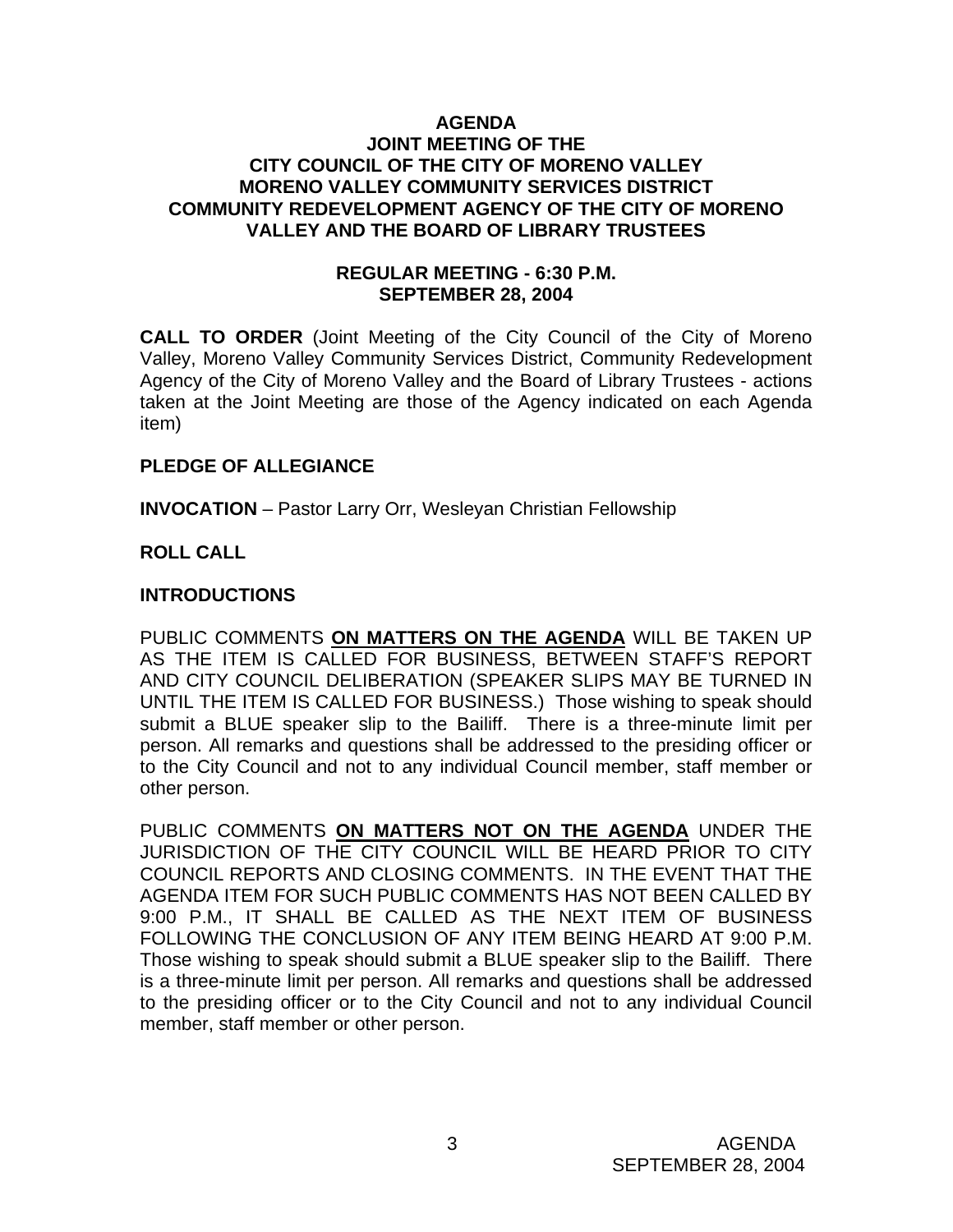### **JOINT CONSENT CALENDARS (SECTIONS A-D) OF THE CITY COUNCIL OF THE CITY OF MORENO VALLEY, MORENO VALLEY COMMUNITY SERVICES DISTRICT, COMMUNITY REDEVELOPMENT AGENCY OF THE CITY OF MORENO VALLEY, AND THE BOARD OF LIBRARY TRUSTEES**

All items listed under the Consent Calendars, Sections A, B, C, and D are considered to be routine and non-controversial, and may be enacted by one motion unless a member of the Council, Community Services District, Redevelopment Agency or the Board of Library Trustees requests that an item be removed for separate action. The motion to adopt the Consent Calendars is deemed to be a separate motion by each Agency and shall be so recorded by the City Clerk. Items withdrawn for report/discussion will be heard after public hearing items.

### **A. CONSENT CALENDAR** - **CITY COUNCIL**

- A1. ORDINANCES FIRST READING BY TITLE ONLY Recommendation: Waive reading of all Ordinance Introductions and read by title only.
- A2. WARRANT REPORT AUGUST 31, 2004 (Report of: Finance Department) Recommendation: Adopt Resolution No. 2004-69, approving the Warrant Report, dated August 31, 2004 in the total amount of \$9,979,641.57.

Resolution No. 2004-69

A Resolution of the City Council of the City of Moreno Valley, California, Approving the Warrant Report dated August 31, 2004

- A3. RESOLUTION READOPTING A CONFLICT OF INTEREST CODE (Report of: City Clerk's Department) Recommendation: Adopt Resolution No. 2004-70, readopting a Conflict of Interest Code to amend the list of designated employees having filing requirements, and repealing all prior enactments on the same subject.
- A4. ACCEPTANCE OF THE PURCHASE REQUEST FOR A SURVEILLANCE COMMAND VAN AND DROP VEHICLE SYSTEM USING ASSET FORFEITURE FUNDS (Report of: Police Department) Recommendation: Staff recommends the use of approximately \$110,500.00 of the approximately \$119,000.00 in available asset forfeiture money to purchase a high-tech surveillance command van and drop vehicle system.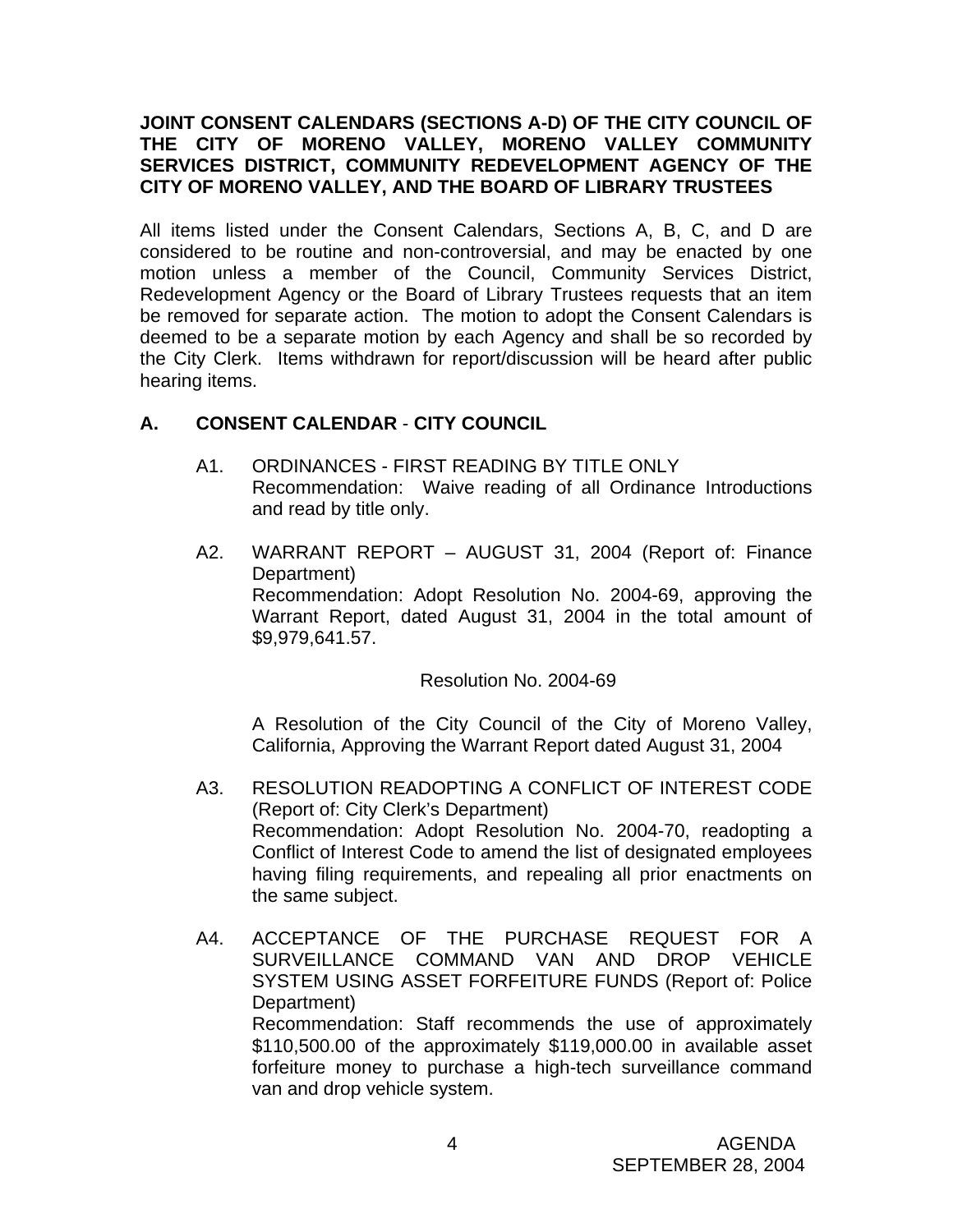- A5. MINUTES REGULAR MEETING OF SEPTEMBER 14, 2004 (Report of: City Clerk's Department) Recommendation: Approve as submitted.
- A6 PA03-0087 ACCEPT BONDS AND AGREEMENT FOR PUBLIC RIGHT-OF-WAY IMPROVEMENTS - AREA BOUNDED BY TOWNGATE BOULEVARD, MEMORIAL WAY, TOWN CIRCLE, AND HERITAGE WAY - SUBDIVIDER - THE FALLS APARTMENTS, LLC A NEVADA LIMITED LIABILITY COMPANY - 3930 HOWARD HUGHES PARKWAY, SUITE 340 – LAS VEGAS, NV 89109 (Report of: Public Works Department) Recommendation: Accept the bonds and the Agreement for Public Improvements for PA03-0087; authorize the Mayor to execute the agreement; and direct the City Clerk to forward the signed agreement to the County Recorder's office for recordation.
- A7. PA02-0120 ACCEPT BONDS AND AGREEMENT FOR PUBLIC RIGHT-OF-WAY IMPROVEMENTS FOR UTILITY ELECTRICAL INFRASTRUCTURE EAST OF PERRIS BOULEVARD, SOUTH OF GLOBE STREET, NORTH OF THE PERRIS VALLEY STORM DRAIN - SUBDIVIDER – GALENA STREET DEVELOPMENT, LLC – 18101 VON KARMAN AVENUE, SUITE 120, IRVINE, CA 92612 (Report of: Public Works Department) Recommendation: Accept the bonds and Agreement for Public Improvements for Utility Electrical Infrastructure for PA02-0120; authorize the Mayor to execute the agreement; and direct the City Clerk to forward the signed agreement to the County Recorder's office for recordation.
- A8. FOURTH AMENDMENT TO AGREEMENT FOR PROFESSIONAL CONSULTANT SERVICES WITH SA ASSOCIATES (Report of: Public Works Department) Recommendation: Approve the Fourth Amendment for Professional Consultant Services with SA Associates, 1130 West Huntington Drive, Unit 12, Arcadia, California 91007 to provide Professional Consultant Services; authorize the Mayor to execute said Fourth Amendment for Professional Consultant Services with SA Associates; and authorize an increase in the Purchase Order to SA Associates in the amount of \$78,000, when the Fourth Amendment to Agreement for Professional Consultant Services has been signed by all parties.
- A9. APPROVE CONTINUING APPROPRIATIONS FOR FY 04/05 BUDGET AND FY 03/04 BUDGET ADJUSTMENT (Report of: Finance Department) Recommendation: Approve the continuing appropriations for FY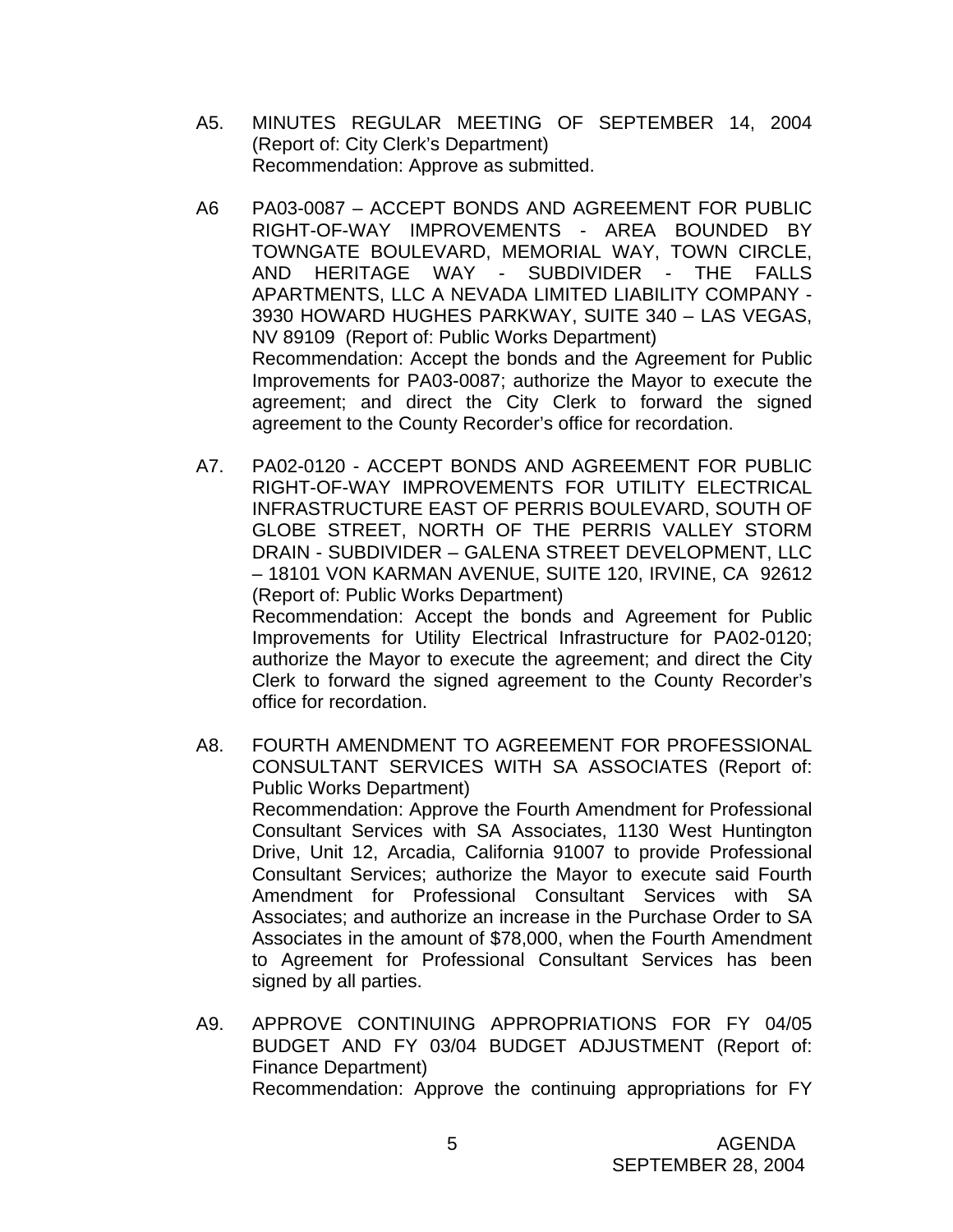04/05 as included on Attachment "A", and the FY 03/04 budget adjustment for Building and Safety.

A10. APPROVAL OF FINAL MAP 31327 – SINGLE FAMILY RESIDENTIAL PROJECT, AND ACCEPT BONDS & AGREEMENT FOR PUBLIC RIGHT-OF-WAY IMPROVEMENTS - NORTHEAST CORNER OF ALESSANDRO BOULEVARD AND MORRISON STREET - SUBDIVIDER - WESTERN PACIFIC HOUSING 16755 VON KARMAN AVENUE, SUITE 200 - IRVINE, CA 92606 (Report of: Public Works Department) Recommendation: Approve Final Map 31327, authorize the City Clerk to sign the map and transmit said map to the County Recorder's Office for recordation; accept the bonds and Agreement for Public Improvements; authorize the Mayor to execute the agreement; and direct the City Clerk to forward the signed

agreement to the County Recorder's Office for recordation.

- A11. APPROVAL OF FINAL MAP 31212 SINGLE FAMILY RESIDENTIAL PROJECT, AND ACCEPT BONDS & AGREEMENT FOR PUBLIC RIGHT-OF-WAY IMPROVEMENTS SOUTHEAST CORNER OF COTTONWOOD AVENUE AND MORRISON STREET - SUBDIVIDER - WESTERN PACIFIC HOUSING 16755 VON KARMAN AVENUE, SUITE 200 - IRVINE, CA 92606 (Report of: Public Works Department) Recommendation: Approve Final Map 31212, authorize the City Clerk to sign the map and transmit said map to the County Recorder's Office for recordation; accept the bonds and Agreement for Public Improvements; authorize the Mayor to execute the agreement; and direct the City Clerk to forward the signed
- A12. RESOLUTION NO. 2004-71 SUPPORTING THE COMMUNITY ENERGY PARTNERSHIP'S FLEX YOUR POWER NOW! ALERT SYSTEM (Report of: Assistant City Manager) Recommendation: Adopt Resolution No. 2004-71, supporting the Community Energy Partnership in its local implementation of the Flex Your Power NOW! alert system.

agreement to the County Recorder's Office for recordation.

Resolution No. 2004-71

A Resolution of the City Council of the City of Moreno Valley Authorizing the City to Enter into a Memorandum of Understanding with the Energy Coalition, A California Non-Profit Corporation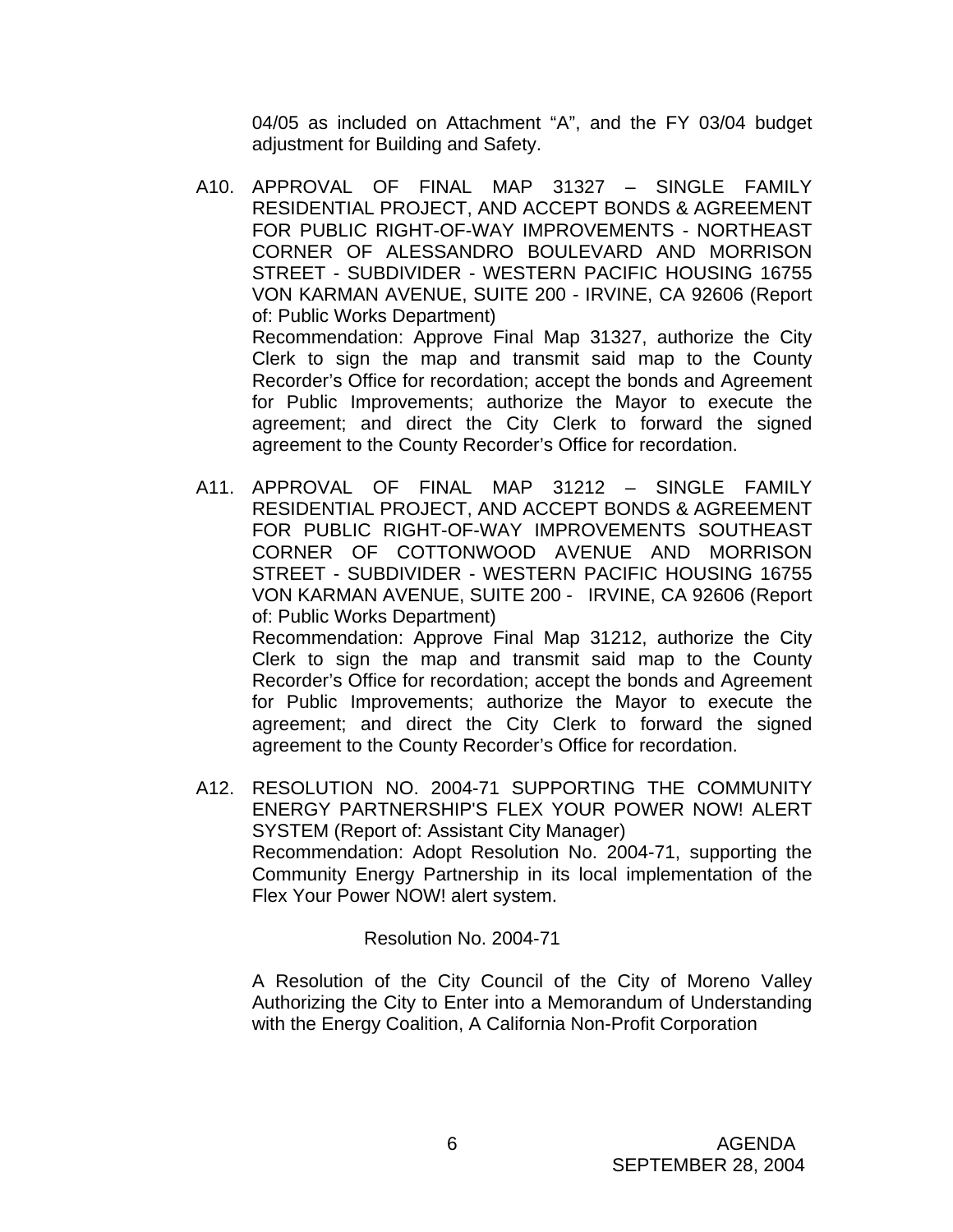A13. LEASE AGREEMENT WITH AMR FOR FIRE STATION USE (CONTINUED FROM SEPTEMBER 14, 2004) (Report of: Assistant City Manager) Recommendation: Continue this matter to October 12, 2004

### **B. CONSENT CALENDAR** - **COMMUNITY SERVICES DISTRICT**

- B1. ORDINANCES FIRST READING BY TITLE ONLY Recommendation: Waive reading of all Ordinance Introductions and read by title only.
- B2. RESOLUTION READOPTING A CONFLICT OF INTEREST CODE (Report of: City Clerk's Department) Recommendation: That the City Council, acting in its capacity as Board of Directors of the Moreno Valley Community Services District ("District"), find that no change in the Conflict of Interest Code for the District is needed.
- B3. ADOPTION OF THE VOLUNTEER PARK PATROL RESERVE PROGRAM (Report of: Parks and Recreation Department) Recommendation: Adopt the proposed Volunteer Park Patrol Reserve Program, to be implemented and supervised by the Parks and Recreation Department, Parks & Facilities Division, Park Ranger staff.
- B4. MINUTES REGULAR MEETING OF SEPTEMBER 14, 2004 (Report of: City Clerk's Department) Recommendation: Approve as submitted.

#### **C. CONSENT CALENDAR** - **COMMUNITY REDEVELOPMENT AGENCY**

- C1. ORDINANCES FIRST READING BY TITLE ONLY Recommendation: Waive reading of all Ordinance Introductions and read by title only.
- C2. RESOLUTION READOPTING A CONFLICT OF INTEREST CODE (Report of: City Clerk's Department) Recommendation: That the City Council, acting in its capacity as Members of the Community Redevelopment Agency ("Agency") of the City of Moreno Valley, find that no change in the Conflict of Interest Code for the Agency is needed.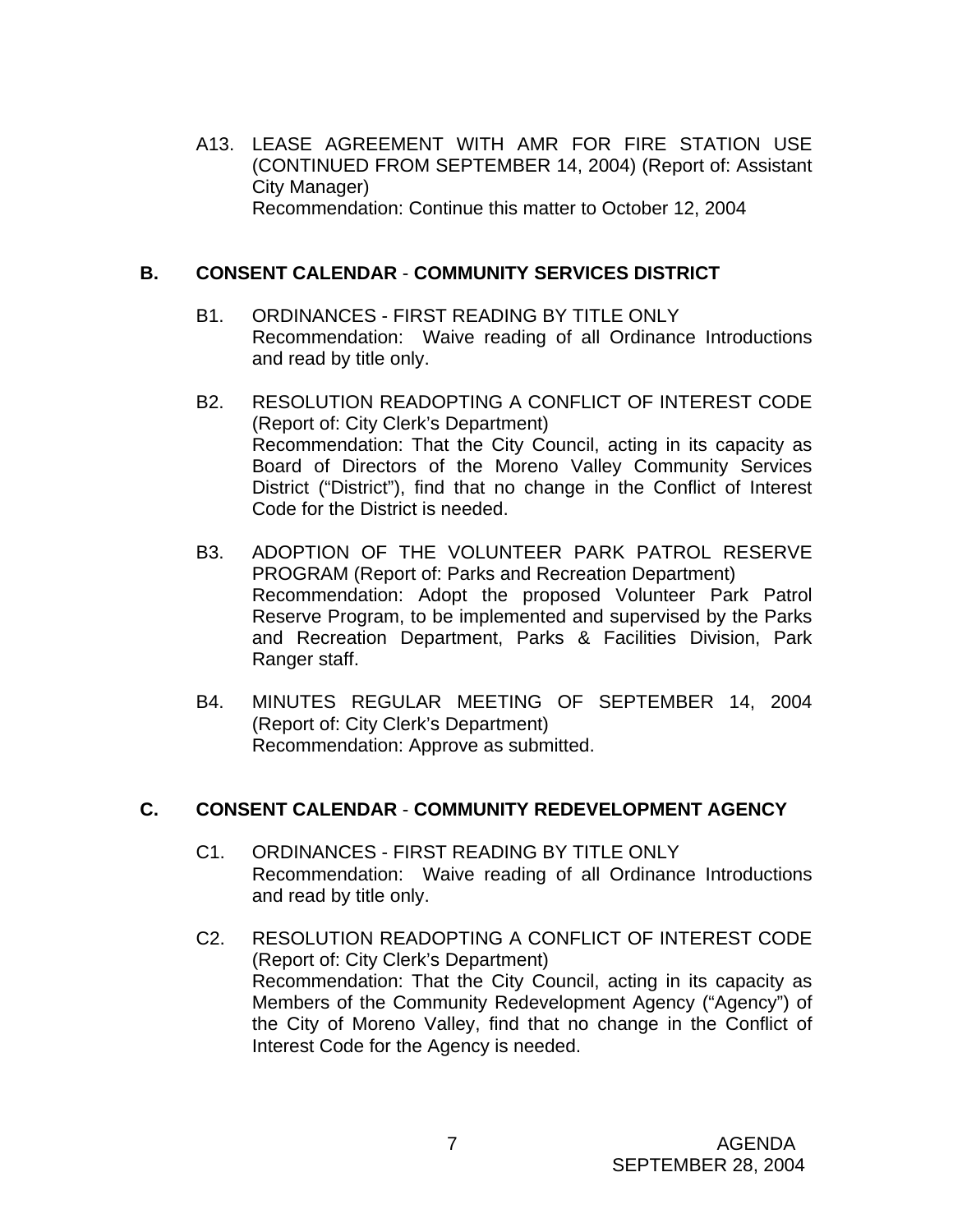- C3. MINUTES REGULAR MEETING OF SEPTEMBER 14, 2004 (Report of: City Clerk's Department) Recommendation: Approve as submitted.
- C4. CONSIDERATION OF AUTO MALL IMPLEMENTATION AGREEMENT AND AMENDMENTS TO RELATED AGREEMENTS (Report of: Community & Economic Development Department) Recommendation: Approve the following agreements: Attachment 1) Implementation Agreement (Moreno Valley Auto Mall Participation Agreement; Attachment 2) First Amendment to Agreement Containing Covenants Affecting Real Property; and Attachment 3) Second Amendment to the Moreno Valley Auto Mall Declaration of Covenants, Conditions, Restrictions and Easements, Declaration of Annexation of Additional Land, and Termination of Declaration of Covenants, conditions, Restriction and Easements – Moreno Valley Auto Mall Landscaping Association.

# **D. CONSENT CALENDAR** - **BOARD OF LIBRARY TRUSTEES**

- D1. ORDINANCES FIRST READING BY TITLE ONLY Recommendation: Waive reading of all Ordinance Introductions and read by title only.
- D2. MINUTES REGULAR MEETING OF SEPTEMBER 14, 2004 (Report of: City Clerk's Department) Recommendation: Approve as submitted.

# **E. PUBLIC HEARINGS**

Questions or comments from the public on a Public Hearing matter are limited to five minutes per individual and must pertain to the subject under consideration.

 Those wishing to speak should complete and submit a GOLDENROD speaker slip to the Bailiff.

- E1. PUBLIC HEARING FOR FISCAL YEAR 2004 LOCAL LAW ENFORCEMENT BLOCK GRANT (LLBEG) PROGRAM FUNDING ALLOCATION (Report of: Police Department) Recommendation: That the City Council take the following actions:
	- 1) Hold a public hearing to allow public comments on the proposed use of the Local Law Enforcement Block Grant Program,
	- 2) Consider the comments or views received by the public,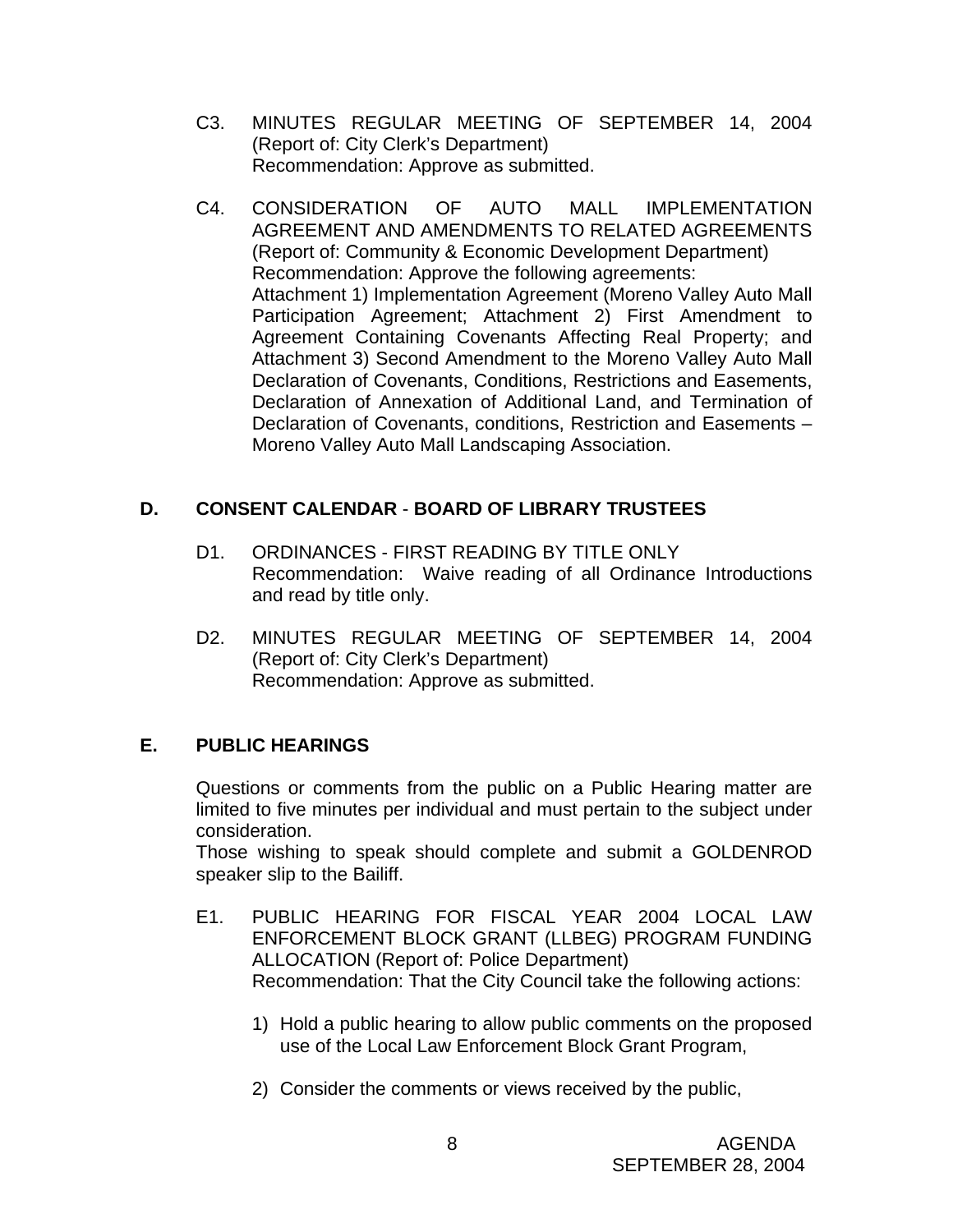- 3) Adopt the proposed use of the Local Law Enforcement Block Grant Program funding, as appropriate, to address public and Council comments;
- 4) Accept the Local Law Enforcement Block Grant Program funding in the amount of \$85,576 (Total Program amount \$95,084; with City's 10% match) from the U.S. Department of Justice, Bureau of Justice Assistance, and;
- 5) Authorize a budget appropriation adjustment in the amount of \$9,508 from the General Fund account 62210.6291.295 to 255.62567 (Transfers to Fund 255) in order to satisfy the 10% matching requirement.
- E2. A PUBLIC HEARING REGARDING AN ASSUMPTION OF JURISDICTION BY CITY COUNCIL FOR A PLOT PLAN APPLICATION (PA03-0014) CONSISTING OF THREE INDUSTRIAL BUILDINGS ON A 73-ACRE PARCEL OF LAND WITHIN A BUSINESS PARK AND INDUSTRIAL LAND USE DISTRICT. THE PROPOSED PROJECT, SUBMITTED BY THE APPLICANT, KCT CONSULTANTS, IS LOCATED ON THE SOUTHEAST SECTION OF HEACOCK STREET AND IRIS AVENUE (Report of Community & Economic Development Department)

Recommendation: That the City Council:

- 1. Adopt a Negative Declaration for PA03-0014 (Plot Plan), pursuant to the requirements of the California Environmental Quality Act (CEQA) Guidelines; and
- 2. Approve Resolution No. 2004-72, approving Plot Plan No. PA03-0014, based on the findings contained in the Resolution, and subject to the Conditions of Approval included as Exhibit A of the resolution.

#### Resolution No. 2004-72

 A Resolution of the City Council of the City of Moreno Valley, approving PA03-0014, A Plot Plan to Construct Three Industrial Warehouse Buildings; Building "A" 449,040 Sq. Ft., Building "B" 649,682 Sq. Ft. and Building "C" 394,840 Sq. Ft. on A 73-Acre Parcel Within the Moreno Valley Industrial Specific Plan Area (SP208)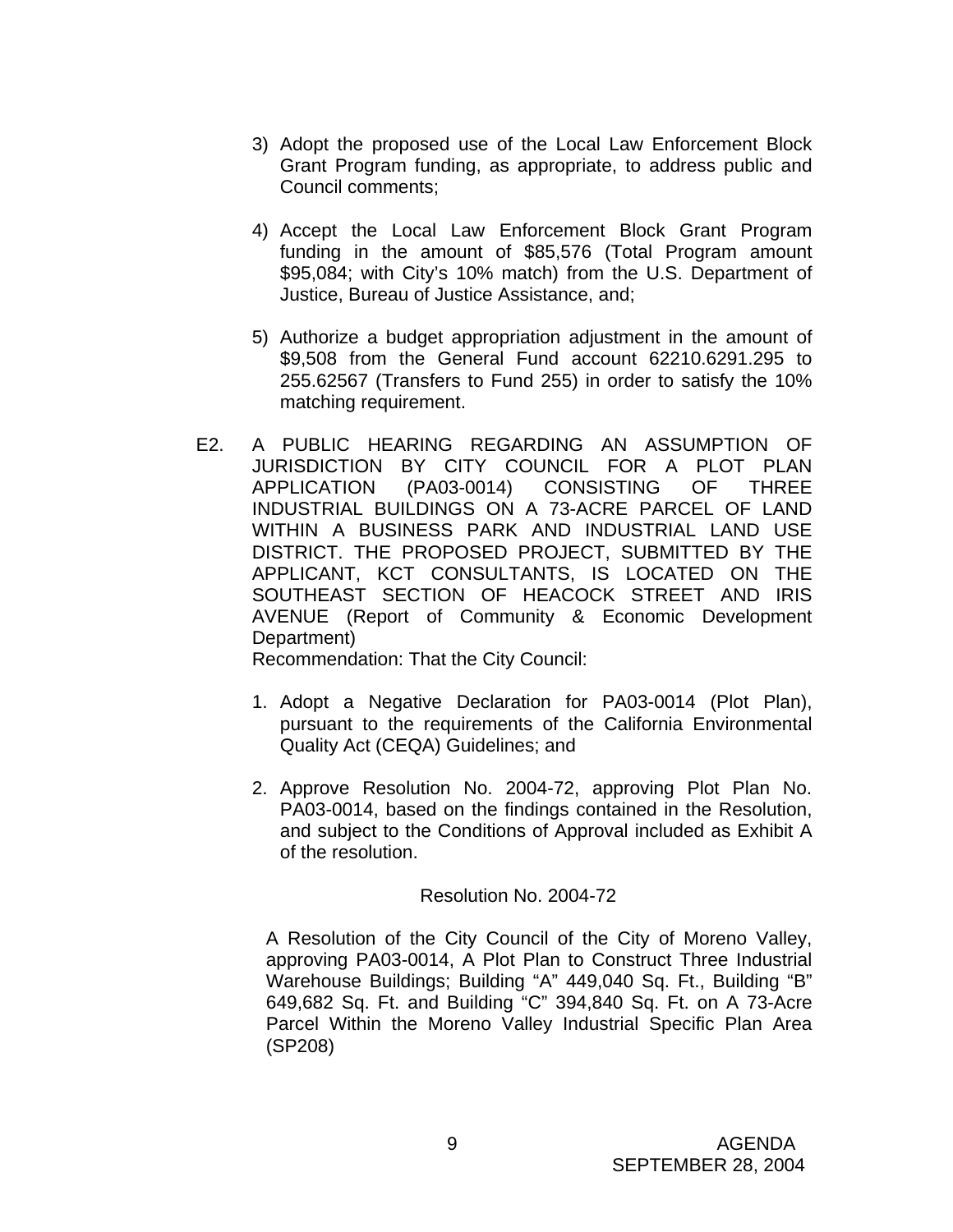# **F. ITEMS REMOVED FROM CONSENT CALENDARS FOR DISCUSSION OR SEPARATE ACTION**

# **G. REPORTS**

- G1. CITY COUNCIL REPORTS ON REGIONAL ACTIVITIES
	- a. Report on March Joint Powers Commission by Council Member White
- G2. REQUEST TO INITIATE EMINENT DOMAIN PROCEEDING FOR RIGHT-OF-WAY ACQUISITION FOR PROPERTY LOCATED ON EAST SIDE OF DAY STREET BETWEEN STATE ROUTE 60 AND IRONWOOD AVENUE AND THE SOUTH SIDE – PROJECT NO. 05-41678724 (Report of: Public Works Department) Recommendation: That the City Council:
	- 1. Accept the good faith estimate of fair market value of the property to be acquired and authorize and ratify the preparation of a more formal appraisal of the property;
	- 2. Approve, ratify and direct the notification and offer of good faith estimate of just compensation made to the property owner and of notification of authorization to appraise the property.
- G3. LEGISLATIVE UPDATE AND NOVEMBER ELECTION BALLOT MEASURES (Report of: Assistant City Manager) Recommendation: That the City Council:
	- a) SUPPORT Propositions 1A and 59 and OPPOSE Propositions 65 and 70; and
	- b) Receive and file the Legislative Update.
- G4. CITY MANAGER'S REPORT (Informational Oral Presentation not for Council action)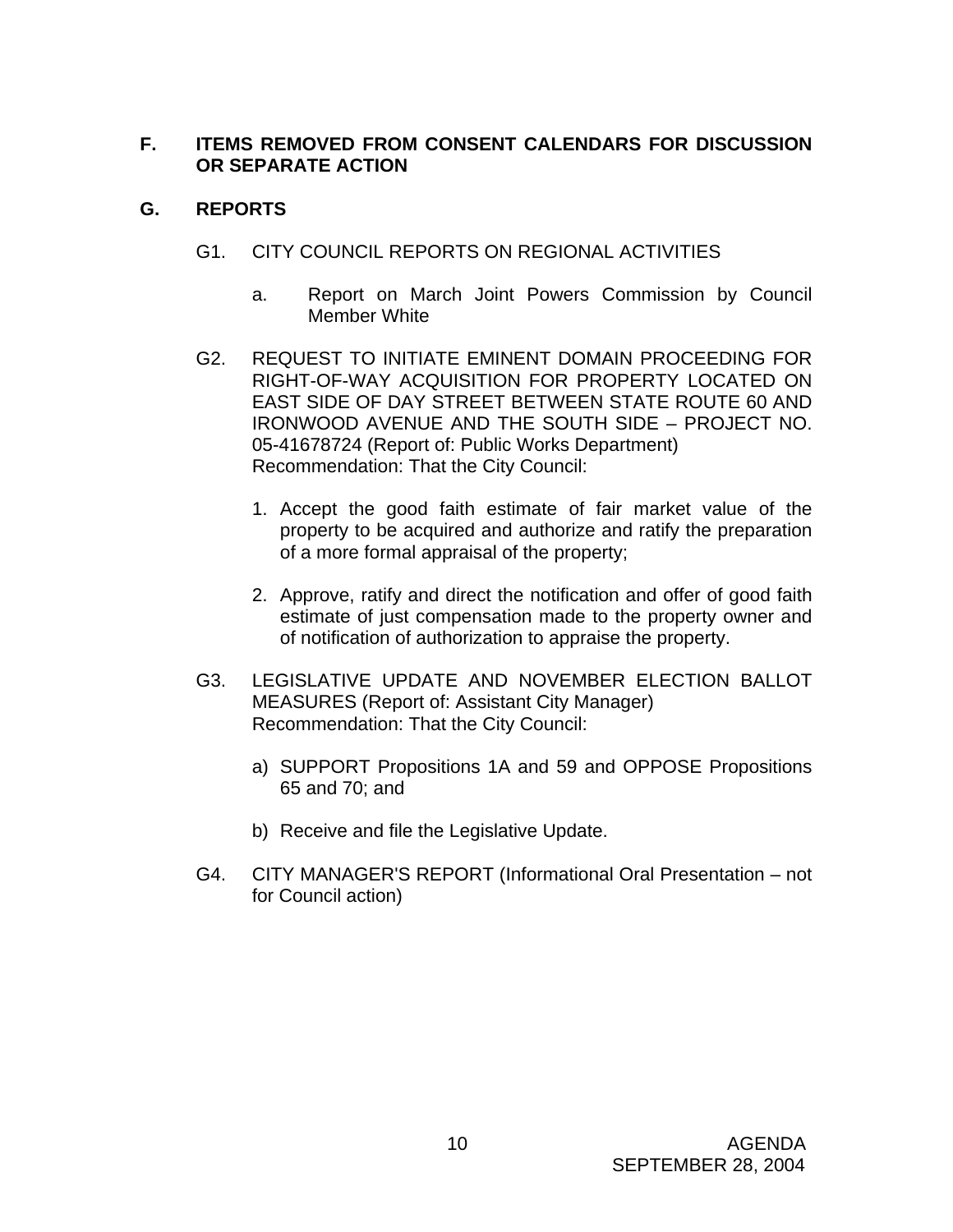## **H. LEGISLATIVE ACTIONS**

#### ORDINANCES - 1ST READING AND INTRODUCTION – NONE

ORDINANCES - 2ND READING AND ADOPTION

H1. ORDINANCE NO. CSD 46 TO ESTABLISH ZONE E-15 (HIGH-SERVICE-LEVEL PARKWAY AND LIMITED FLOOD CONTROL CHANNEL LANDSCAPE MAINTENANCE) SERVICES FOR TRACT 31128 AND ALL ASSOCIATED PHASES (RECEIVED FIRST READING AND INTRODUCTION SEPTEMBER 14, 2004 ON A 5-0 VOTE) (Report of: Public Works Department) Recommendation: Adopt Ordinance No. CSD 46.

#### Ordinance No. CSD 46

 An Ordinance of the Moreno Valley Community Services District of the City of Moreno Valley, Approving the Establishment of Zone E-15 for the Purpose of Furnishing High-Service Level Parkway and Limited Flood Control Channel Landscape Maintenance Services to Tract No. 31128 and all Associated Phases

#### ORDINANCES - URGENCY ORDINANCES - NONE

RESOLUTIONS – NONE

### PUBLIC COMMENTS **ON ANY SUBJECT NOT ON THE AGENDA** UNDER THE JURISDICTION OF THE CITY COUNCIL

Those wishing to speak should complete and submit a BLUE speaker slip to the Bailiff. There is a three-minute time limit per person. All remarks and questions shall be addressed to the presiding officer or to the City Council and not to any individual Council member, staff member or other person.

#### **CLOSING COMMENTS AND/OR REPORTS OF THE CITY COUNCIL, COMMUNITY SERVICES DISTRICT, OR COMMUNITY REDEVELOPMENT AGENCY**